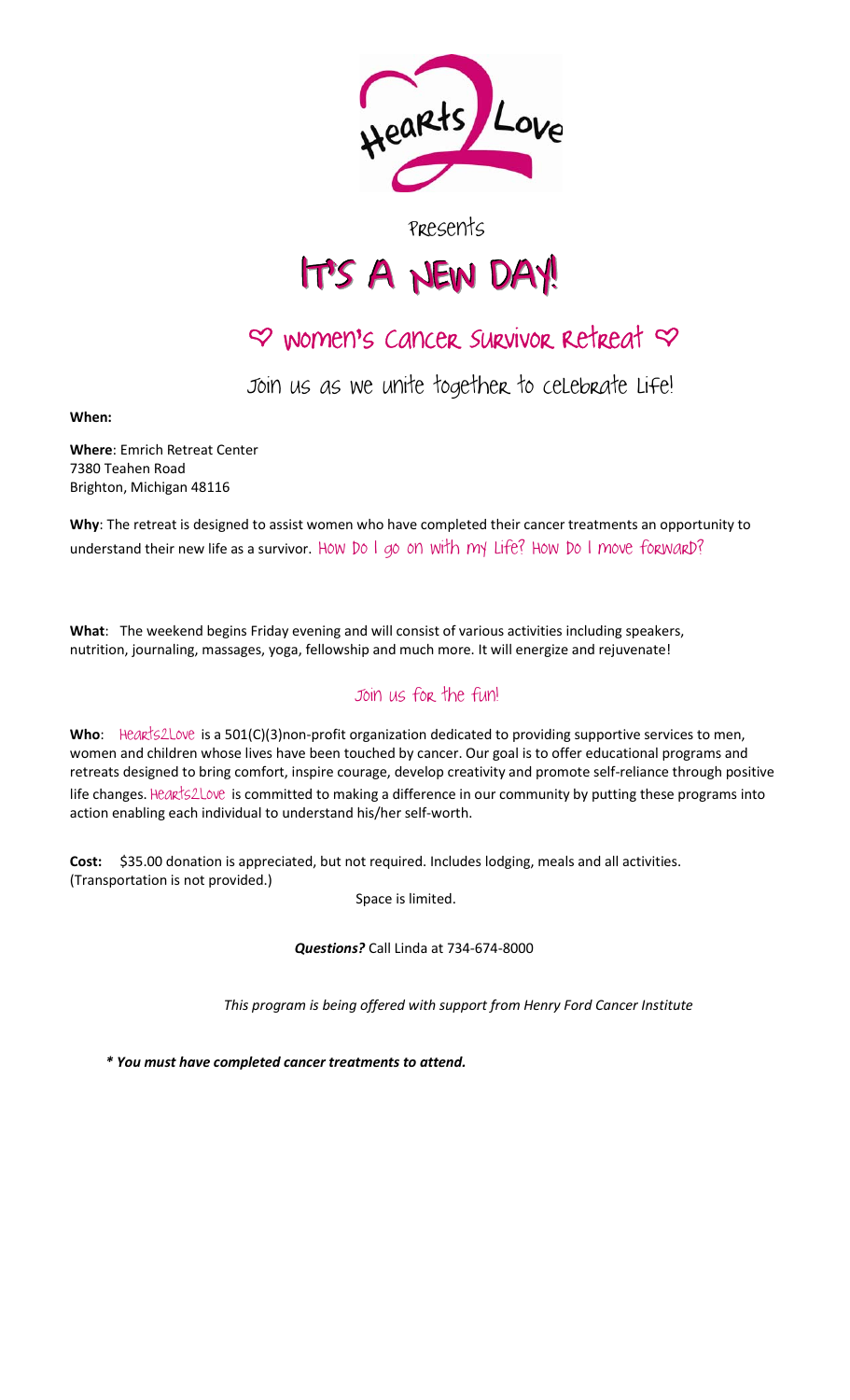

## It's a *New Day*!

women's cancer retreat

#### **REGISTRATION**

| <b>Emergency Contact Information:</b> |  |                                            |  |  |  |
|---------------------------------------|--|--------------------------------------------|--|--|--|
|                                       |  |                                            |  |  |  |
|                                       |  |                                            |  |  |  |
|                                       |  |                                            |  |  |  |
|                                       |  |                                            |  |  |  |
|                                       |  |                                            |  |  |  |
|                                       |  |                                            |  |  |  |
|                                       |  |                                            |  |  |  |
|                                       |  | Date of Diagnosis <b>Date of Diagnosis</b> |  |  |  |
|                                       |  |                                            |  |  |  |
|                                       |  |                                            |  |  |  |
| Allergies                             |  |                                            |  |  |  |

## Mail registration form with \$35 donation to:

Hearts2Love

6103 Nottingham Pointe Brighton, Michigan 48116

\*Please call 734-674-8000 after deadline for reservations